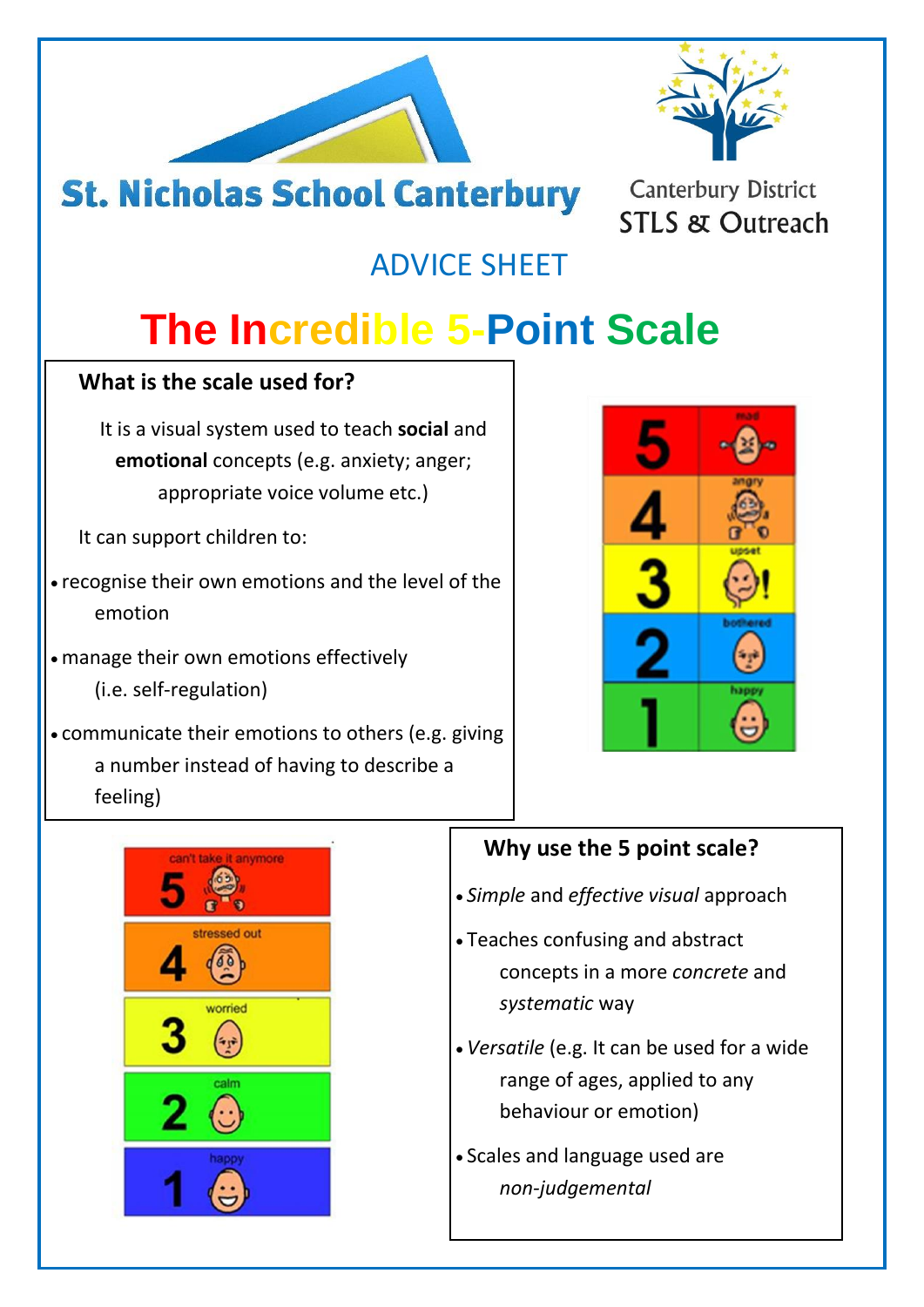



**Canterbury District STLS & Outreach** 

# **St. Nicholas School Canterbury**

**Getting started:** Introduce the scale when the pupil is feeling calm and regulated, working 1:1 with a trusted adult.

| • Step-by-step:<br>1. Choose the emotion, concept or skill<br>that you are going to target e.g. anxiety.<br>2. Work with the pupil to break the<br>concept into five parts. | I am going to explode  | How I look/Feel<br><b>VERY</b><br><b>ANGRYIII</b><br><b>VERY</b><br>Unhappy<br>Can't calm<br>down<br>Ready to<br>explode | What I can Try<br>Adult needs<br>to make a<br>choice for<br>me<br>Time out in<br>Nurture to<br>calm down-<br>Talk about<br>what has<br>happened. |
|-----------------------------------------------------------------------------------------------------------------------------------------------------------------------------|------------------------|--------------------------------------------------------------------------------------------------------------------------|--------------------------------------------------------------------------------------------------------------------------------------------------|
| Make 1 the smallest and 5 the biggest<br>(avoid the terms good or bad).<br>3. Work with the pupil to define each<br>part in terms of:                                       | I am getting upset     | Not Happy<br>Unable to<br>work<br>Getting<br>myself<br>worked up                                                         | Time Out<br>Someone to<br>talk to-<br>Nurture                                                                                                    |
| $\Rightarrow$ How does it feel?<br>$\Rightarrow$ What does it look like to other<br>people?                                                                                 | I am getting irritated | Irritated<br>Confused<br>Cannot<br>concentrate                                                                           | Time Out<br>Left alone-<br>to think and<br>be able to<br>calm down                                                                               |
| $\Rightarrow$ What can I/we do to help?<br>- Include the pupil's ideas about<br>what they can do.<br>- Identify (when appropriate)                                          | I am doing ok          | Not<br>sure/But<br>trying<br>Happy to ask<br>for help<br>Trying to<br>stay on task                                       | Ask an adult<br>for help<br>Sit and<br>think about<br>what I need<br>to do                                                                       |
| prearranged safe places; staff; any<br>resources that will need to be<br>available.                                                                                         | I am doing Great       | Нарру<br>On Task<br>Ready to<br>work                                                                                     | Stay like<br>this                                                                                                                                |

#### **Next steps:**

- Create a portable scale for pupil to carry as a reminder.
- Check in with them during the day. "What level are you at?"
- Review the scale with the child before predictably difficult times.
- Use it to problem solve past scenarios and help create plans for self-management.